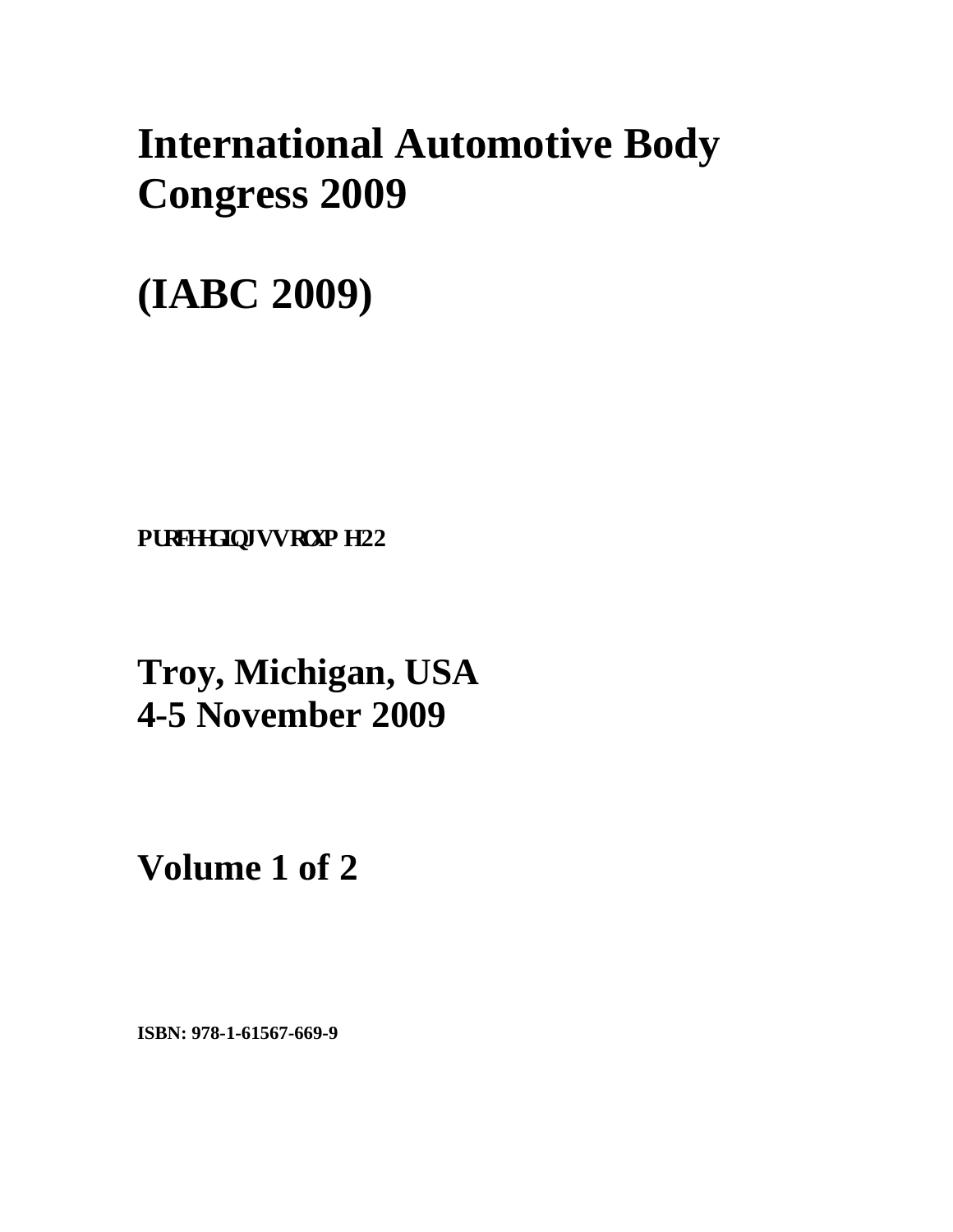**Printed from e-media with permission by:** 

Curran Associates, Inc. 57 Morehouse Lane Red Hook, NY 12571



**Some format issues inherent in the e-media version may also appear in this print version.** 

Copyright© (2009) by the Global Powertrain Congress All rights reserved.

Printed by Curran Associates, Inc. (2009)

For permission requests, please contact the Global Powertrain Congress at the address below.

Global Powertrain Congress 5305 Plymouth Road Ann Arbor, Michigan 48105

Phone: (734) 418-2365 Fax: (734) 418-2356

info@gpc-icpem.org

#### **Additional copies of this publication are available from:**

Curran Associates, Inc. 57 Morehouse Lane Red Hook, NY 12571 USA Phone: 845-758-0400 Fax: 845-758-2634 Email: curran@proceedings.com Web: www.proceedings.com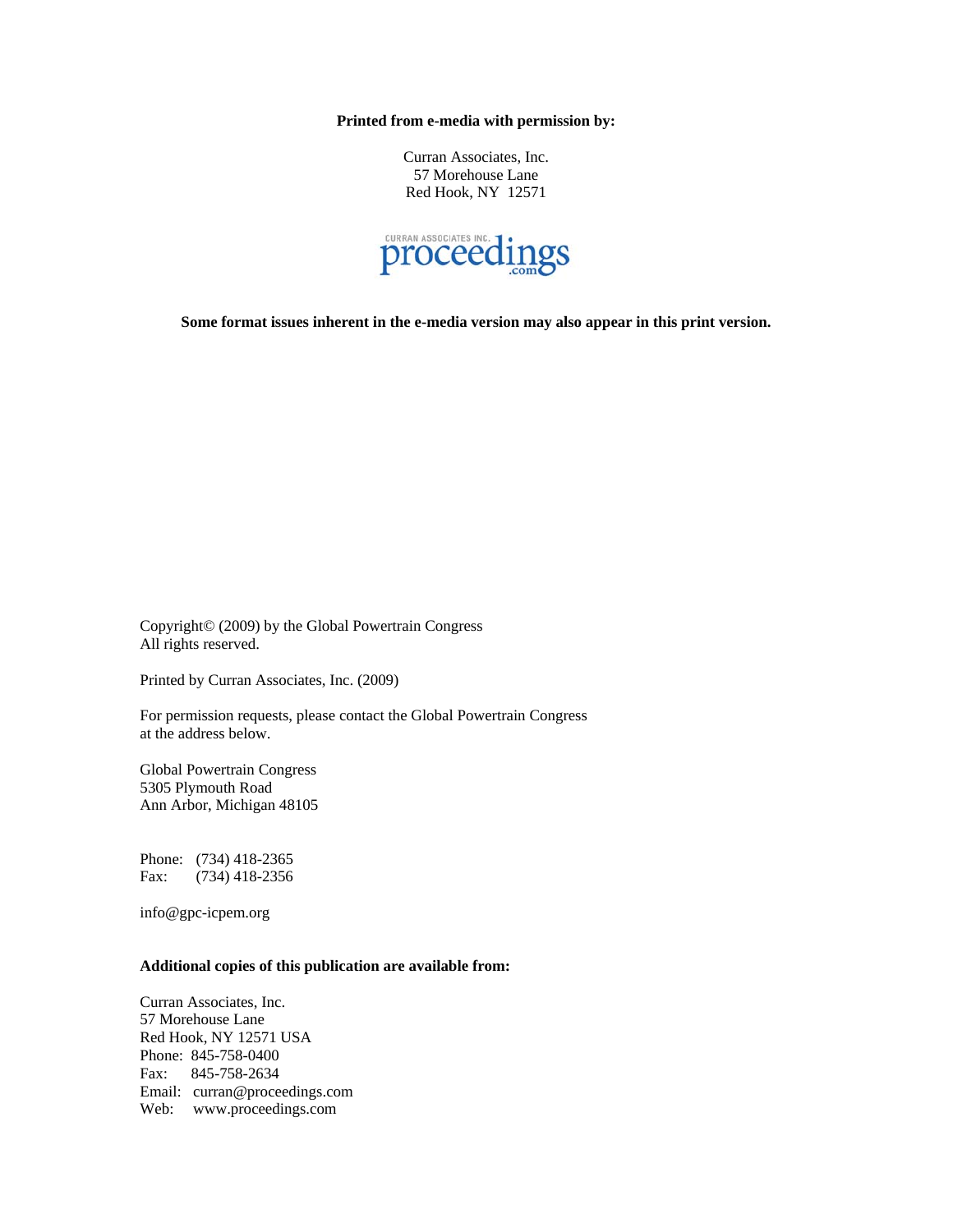### **TABLE OF CONTENTS**

### **VOLUME 1**

#### **PLENARY SESSION: GLOBAL TRENDS IN AUTOMOTIVE BODY DEVELOPMENT**

*Session Chair: Kimihiro Nishimura* 

| Tom Kramer               |  |
|--------------------------|--|
|                          |  |
| Timo Faath, Markus Weber |  |
|                          |  |
| Eiichi Akashi            |  |
|                          |  |
| Daniel Grieshaber        |  |
|                          |  |
| Mark Battle              |  |

#### **BODY DESIGN, ENGINEERING & VEHICLE INTRODUCTIONS**

*Co-Chairs: Umesh Gandhi, Gulam Mohiuddin* 

| Gulam Mohiuddin, Shawn Hui                                                |  |
|---------------------------------------------------------------------------|--|
|                                                                           |  |
| Umesh Gandhi, Evan Herndon                                                |  |
|                                                                           |  |
| Ben Palmer, Yung-Li Lee, Dennis Polehna                                   |  |
|                                                                           |  |
| Brooks Marquette, Theron Short, Sameer Gupta, Martin Morrish, Bruce Fouts |  |
|                                                                           |  |
| Martyn Morrish, Bruce Fouts                                               |  |

#### **BODY ENGINEERING COMPLEMENTING MATERIALS**

*Session co-chairs: Zhili Feng, Changqing Du, Mark Pafumi* 

| Daniel Berglund                                                                                                                                                                                       |  |
|-------------------------------------------------------------------------------------------------------------------------------------------------------------------------------------------------------|--|
|                                                                                                                                                                                                       |  |
| Hyuk-Sun Kwon, Jinho-Ho Oh                                                                                                                                                                            |  |
|                                                                                                                                                                                                       |  |
| K.S. Choi, A. Soulami, W.N. Liu, X. Sun, M.A. Khaleel                                                                                                                                                 |  |
| Whole Field Strain Measurement of Aluminum Sheet Tensile Test Using Digital Image Correlation  470<br>Abhishek B. Gothekar, Sijin Wu, Changqing Du, D.J. Zhou, Xu Chen, Lorenzo Smith, Lianxiang Yang |  |

### **VOLUME 2**

| Yan (Jack) Sang, Zhili Feng, Cindy Jiang |  |
|------------------------------------------|--|
|                                          |  |
| Bill Y.J. Chao, Kangping (Kathy) Wang    |  |
|                                          |  |
| J. Lee, K. Asim, J. Pan                  |  |